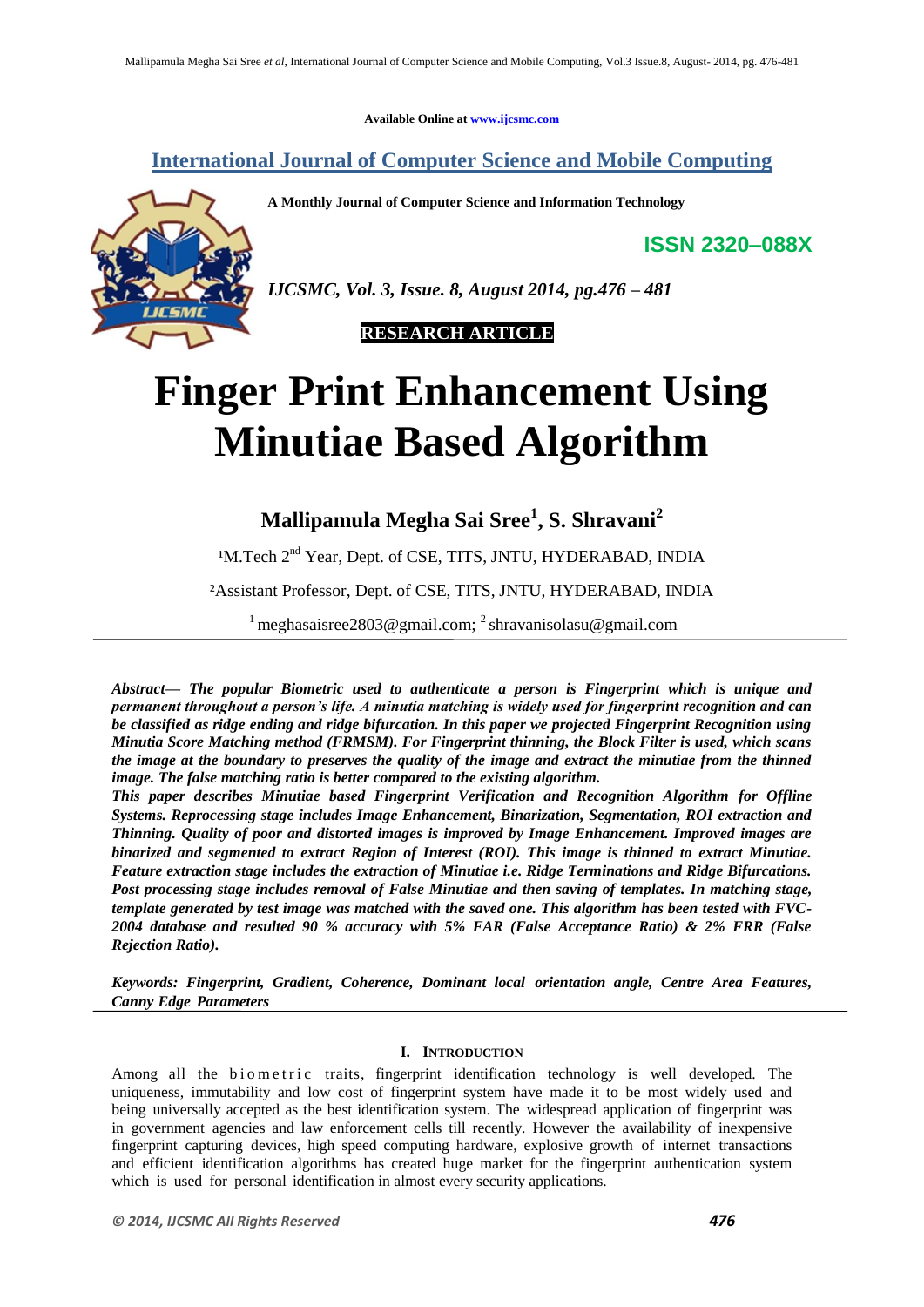The fingerprint system has two types, identification and verification. Identification is one to many comparison of test fingerprint with database to identify the unknown person whereas verification is one to one comparison of a test fingerprint with stored template to verify the claimed person. Usually Identification take more processing time as the test fingerprint is to be compared with all the fingerprint templates of the data base. Minutiae matching essentially consist of finding the best alignment between the template (set of minutiae in the database) and a subset of minutiae in the input fingerprint, through a geometric transformation.



Fig. 1. Example of a) ridge ending and b) bifurcation

## **II. EXISTING SYSTEM**

Fingerprint recognition is one of the oldest methods. Fingerprints have been studied for many years ago. The study about the properties of fingerprints started at  $16<sup>th</sup>$  century and in 20th century, fingerprint recognition was formally accepted as valid personal identification [12]. There are a number of different strategies and published approaches through which fingerprint identification can be done, among which verification through minutiae points is the most simple and easy[11]. Many researchers develop new fingerprint matching algorithms that have high performance than the previous ones or they create a new way to match. Other researchers try and search to hybrid the existing matching algorithms to minimize the errors. And other uses the existing algorithm and matching methods for improving the accuracy of fingerprint. Due to the high complexity, many techniques are not usable to match and verify the fingerprint because, i) Extracting minutiae from poor-quality image is difficult. ii) Size and orientation of fingerprint are changed, and then accuracy is low.

- *1. Fingerprint Representation: -* A representation of fingerprint is classified into three parts.
- *1) Global Level Representation: -* This type of representation is known as pattern, which is an aggregate characteristic of ridges, and minutiae points.



Figure 1 Finger Print

2) *Local Level Representation: -* Local representation consists of several components within a restricted region in the fingerprint. Which are unique features found within the pattern that are used to unique identification. In this some small points are represented.



Figure 2 Local Representation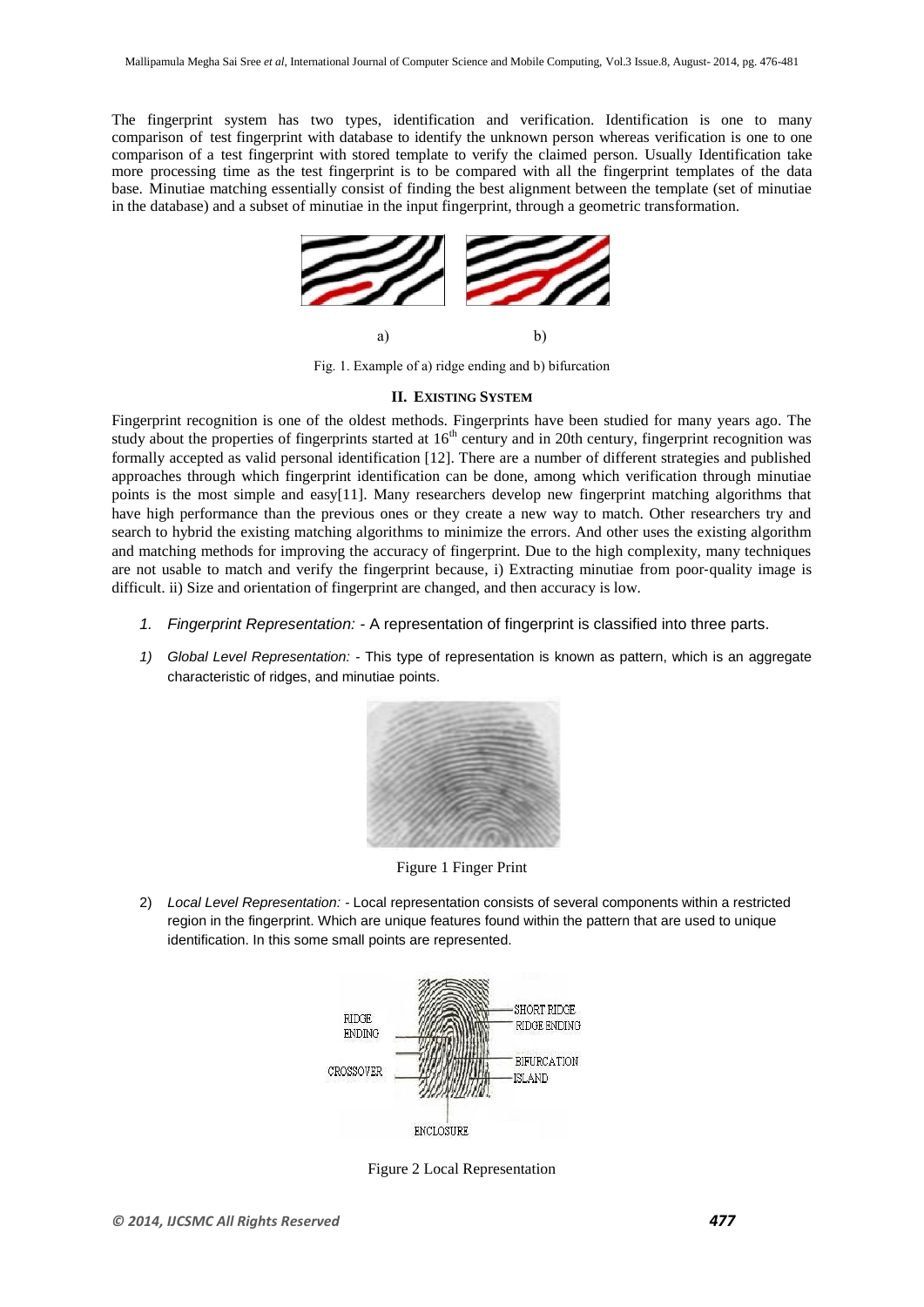2. *Very Fine Level Representation: -* A small point which is called a minutiae point is sometimes opening in the skin or other surface.



Figure 3 Very Fine Level Representations

## **III.PROPOSED SYSTEM**

Figure 4 gives the block diagram of FRMSM which is used to match the test fingerprint with the template database using Minutia Matching Score.

Fingerprint Image*:* The input fingerprint image is the gray scale image of a person, which has intensity values ranging from 0 to 255. In a fingerprint image, the ridges appear as dark lines while the valleys are the light areas between the ridges. Minutiae points are the locations where a ridge becomes discontinuous. A ridge can either come to an end, which is called as termination or it can split into two ridges, which is called as bifurcation. The two minutiae types of terminations and bifurcations are of more interest for further processes compared to other features of a fingerprint image.



Figure 4 Block Diagram of FRMSM

**Binarization:** The pre-processing of FRMSM uses Binarization to convert gray scale image into binary image by fixing the threshold value. The pixel values above and below the threshold are set to '1' and '0' respectively. An original image and the image after Binarization are shown in the Figure 5.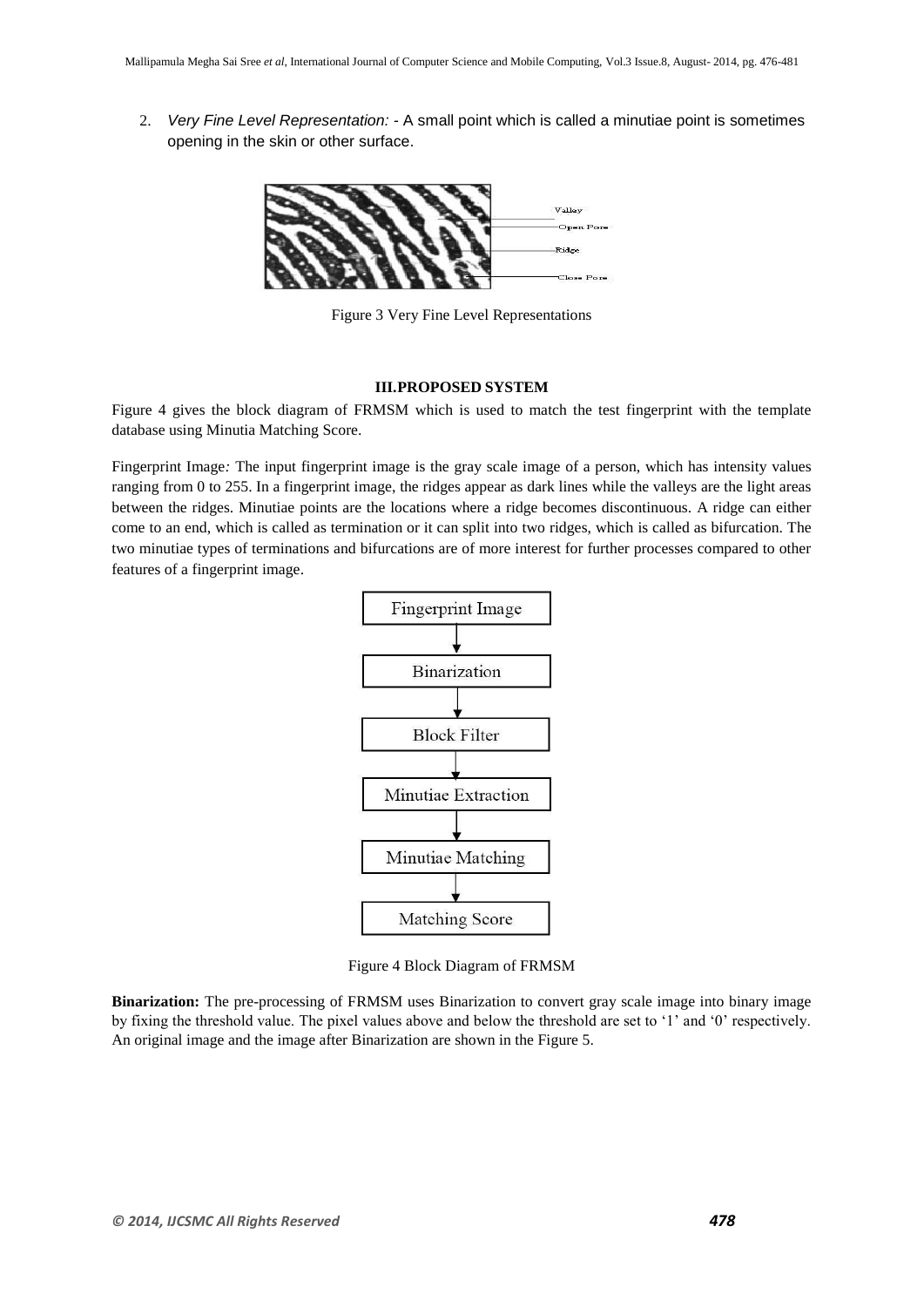

Figure 5 : (a) Original Fingerprint (b) Binarized image.

**Block Filter:** The binarized image is thinned using Block Filter to reduce the thickness of all ridge lines to a single pixel width to extract minutiae points effectively. Thinning does not change the location and orientation of minutiae points compared to original fingerprint which ensures accurate estimation of minutiae points. Thinning preserves outermost pixels by placing white pixels at the boundary of the image, as a result first five and last five rows, first five and last five columns are assigned value of one. Dilation and erosion are used to thin the ridges. A binarized Fingerprint and the image after thinning are shown in Figure 6

**Minutiae Extraction:** The minutiae location and the minutiae angles are derived after minutiae extraction. The terminations which lie at the outer boundaries are not considered as minutiae points, and Crossing Number is used to locate the minutiae points in fingerprint image. Crossing Number is defined as half of the sum of differences between intensity values of two adjacent pixels.

If crossing Number is 1, 2 and 3 or greater than 3 then minutiae points are classified as Termination, Normal ridge and Bifurcation respectively, is shown in figure 7.



Figure 7: Crossing number and Type of Minutiae

To calculate the bifurcation angle, we use the advantage of the fact that termination and bifurcation are dual in nature. The termination in an image corresponds to the bifurcation in its negative image hence by applying the same set of rules to the negative image, we get the bifurcation angles.

Figure 8 shows the original image and the extracted minutiae points. Square shape shows the position of termination and diamond shape shows the position of bifurcation as in figure 8(b)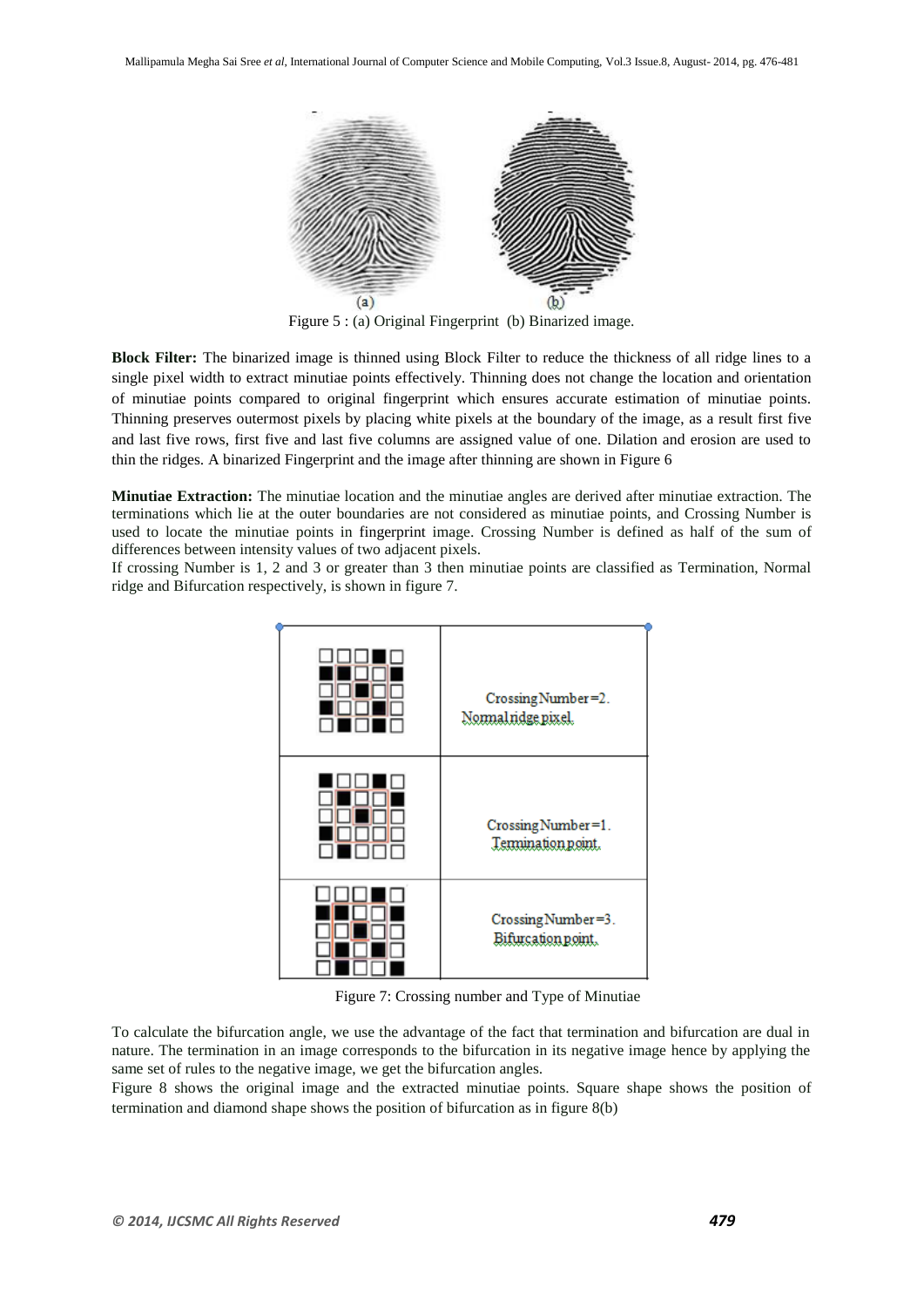

# **Fig 8: (a) Gray-scale Fingerprint (b) Minutiae points.**

# **IV.ALGORITHM**

Problem definition**:** Given the test Fingerprint Image the objectives are,

- 1. Pre-processing the test Fingerprint.
- 2. Extract the minutiae points.
- 3. Matching test Fingerprint with the database.

Table 1 gives the algorithm for fingerprint verification, in which input test fingerprint image is compared with template fingerprint image, for recognition.

#### **Table 1: Algorithm of FRMSM**

| Input: Gray-scale Fingerprint image.                                            |
|---------------------------------------------------------------------------------|
| Output: Verified fingerprintimage with matching score.                          |
| 1. Fingerprint is binarized                                                     |
| 2. Thinning on binarizedimage                                                   |
| 3. Minutiae points are extracted. Data matrix is generated to get the position, |
| orientation andtype of minutiae.                                                |
| 4. Matching of test fingerprint with template                                   |
| 5. Matching score of two images is computed, if matching score is 1 images are  |
| matched and if it is 0 then they are mismatched.                                |

# **V. PERFORMANCE ANALYSIS AND RESULTS**

For evaluation of fingerprint accuracy we have used three types of dataset. Each data set consists of 8 fingerprint images. These datasets are experimented and result is evaluated.



Fig 9 Sample Fingerprint Images from the Dataset